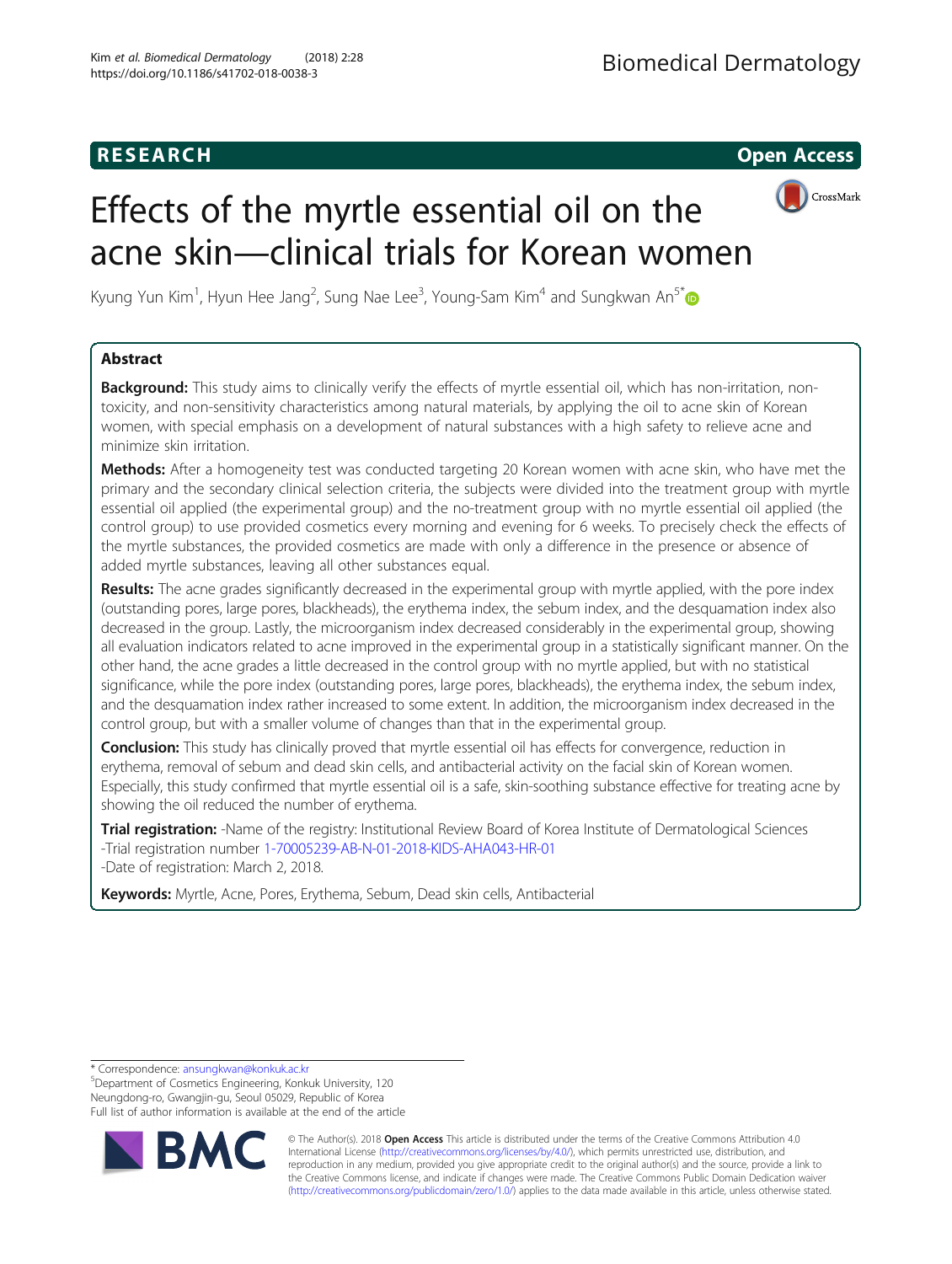#### Background

Acne is made by a combination of an increased sebum in follicles, hyperkeratinization of dead skin cells, proliferation of P. acne, inflammatory reaction, etc. (Sandoval et al. [2014](#page-9-0)). Treatment substances currently applied to acne show rapid effects, but still many issues are being reported, including erythema, occurrence of resistant strains due to antibiotics, teratogenicity, pruritus, pyrosis, and hormonal side effects (Khunger et al. [2008](#page-9-0)). To settle those issues, therapies are being presented for acne using glycyrrhizic acid, ginnarin, astemisic acid, berberine, hesperidin, etc., which are obtained from natural materials (Momin et al. [2010](#page-9-0); Del Rosso et al. [2016](#page-9-0); Boni and Nehrhoff [2003](#page-9-0)). Among various natural substances, essential oil has been used as attractive materials for cosmetics in the American and European markets over the past decades, having also been used for home remedy across the world already for centuries (Yang et al. [2004](#page-9-0)). Myrtle essential oil has been used for treating acne, oily skin, and loose pores especially around the Mediterranean even from the Middle Ages (Li et al. [2018](#page-9-0); Battaglia [1997\)](#page-9-0), being known as a soft, mild sort of oil with effects for reproduction, convergence, and prevention of allergy (Aleksic and Knezevic [2014](#page-9-0)). Myrtle essential oil comprises 35.9% of myrtenyl acetate, an ester substance; 29.89% of 1,8-cineole, an oxide substance; and 8.18% of α-pinene and 7.58% of limonene, which are mono terpene substances (Battaglia [1997](#page-9-0)). These ester, oxide, and mono terpene-based substances present effects for convergence, soothing, prevention of germs, and reduction of dead skin cells (Ghasemi et al. [2011](#page-9-0); Battaglia [1997\)](#page-9-0). Especially, while most substances with effects for reduction of dead skin cells and sebum and prevention of germs make the human skin more sensitive, myrtle, thanks to its 36% of ester substances, is reported to treat acne even without irritating the skin (Battaglia [1997\)](#page-9-0). There is also a great deal of other literature on the effects and applications of myrtle, but any data verifying those effects directly through a clinical test have not been found anywhere. Accordingly, this study aims to examine the impacts of myrtle essential oil on Koreans' acne skin and to reveal its possibility to be used for cosmetics for acne skin with a high safety, which minimizes irritation to the skin without causing allergic reactions.

#### Methods

#### Subjects and study design

From among Korean women with acne on their facial skin, this study selected 20 subjects meeting the clinical selection criteria, excluding those who are not appropriate for the clinical test through a primary survey. The selection criteria are as follows:

- Those who have neither atopy nor chronic skin disease;
- Those who are not having their acne treated currently;
- Those who have not had their facial skin peeled over the past 6 months;
- Those who have not received skin scaling, laser treatment, acne treatment, or skin care for acne skin to treat acne over the past 1 month;
- Those who have not taken a medicine which may affect the hormonal system over the past 1 month;
- Those who have not used any acne treatment medicine or cosmetics including AHA, salicylic acid, and sulfa over the past 1 month;
- Those who do not have any allergy to cosmetics; and,
- Those who have understood the objective of this study and have given their consent to take part in the study.

By conducting a homogeneity test for each of the Korean Acne Grading System (KAGS), the erythema index, the pore index, the sebum index, the desquamation index, and the microorganism index, this study selected 10 persons for the experimental group and 10 other persons for the control group, who are statistically equal, as the final subjects for the tests. This study conducted three sessions of self-skin care training and the clinical test for 6 weeks from 5 March to 16 April 2018. The subjects were informed about all information with regard to the test and took part in the test after signing a written consent according to their will. In addition, all clinical tests for this study have undergone the deliberation of the Institutional Review Boards before starting the tests (NO. 1-70005239-AB-N-01-2018-KIDS-AHA043-HR-01).

#### Test method

The control group was used a foam cleanser, toner, emulsion, and sunblock of a cosmetics company with the initial of R every day, any of which does not contain myrtle substances, and a cream pack once a week, as a skin care on their own. The control group received a salon treatment once a week, which includes the steps of pressing out acne; applying an algae mask with no myrtle substances for 15 min; and applying a toner, emulsion, and sunblock made by the cosmetics company R, which do not contain any myrtle substances. On the other hand, the experimental group was let use a foam cleanser, toner, emulsion, and sunblock made by the cosmetics company R every day, all of which contain myrtle substances, and a cream pack containing myrtle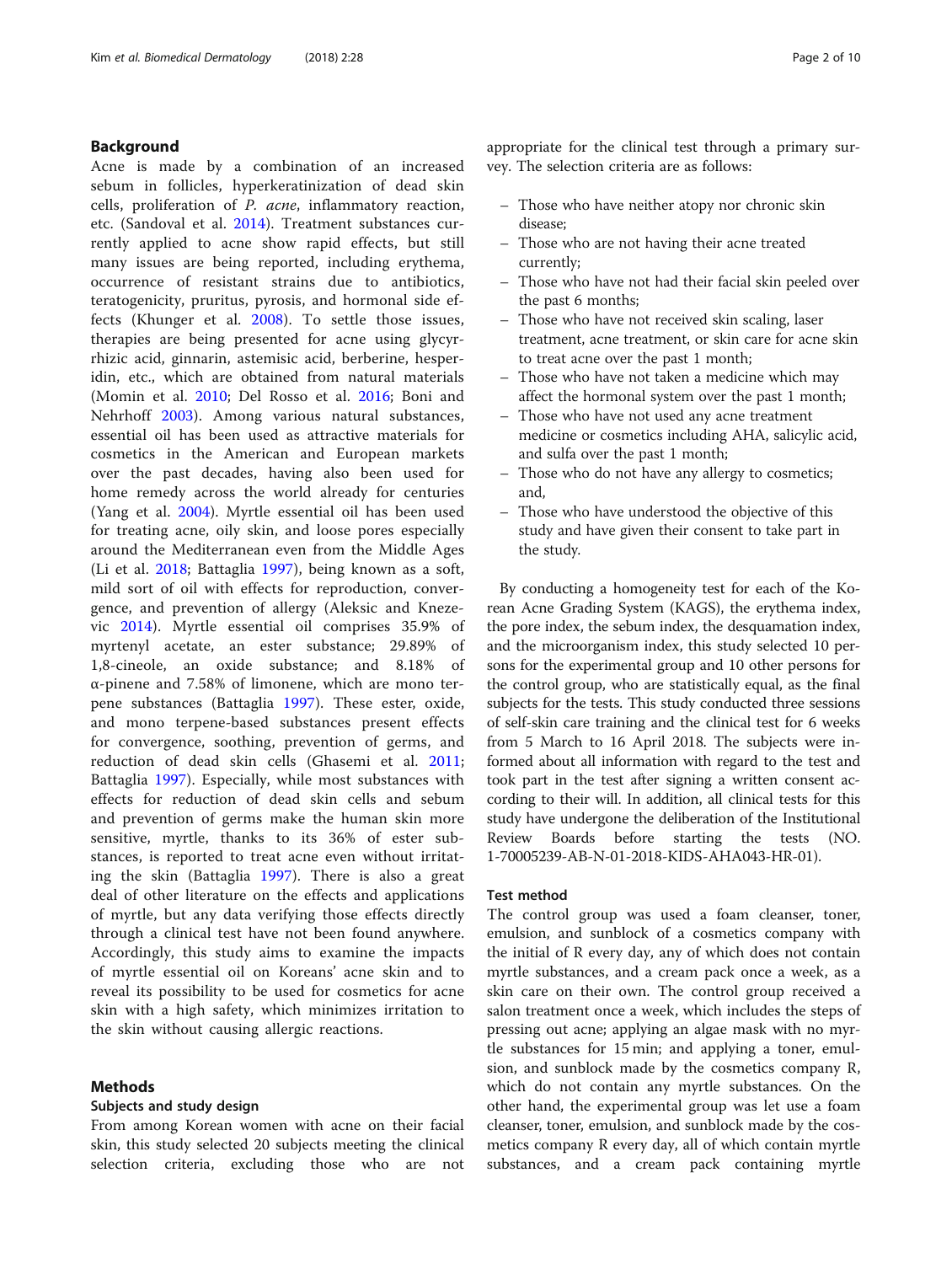substances once a week, as a skin care on their own. The experimental group also received a salon treatment once a week, which includes the steps of pressing out acne; applying an algae mask with myrtle substances for 15 min; and applying a toner, emulsion, and sunblock made by the cosmetics company R, all of which contain myrtle substances.

#### Measurement method

#### Measurement of changes by KAGS

The Korean Acne Grading System (KAGS) is an evaluation system reflecting the characteristics of acne on the skin of Koreans, which classifies the severity of acne into six grades, reflecting the dynamic clinical features of Koreans' facial skin (Table 1). The KAGS present the reference photographs of Koreans for each grade and the scope-type criteria for reference lesions, thereby seeking application convenience, clarity, and objectivity in Koreans to be available for determination of treatment effects. According to the KAGS criteria, this study observed and compared the changes in severity in the control group and the experimental group, and determined the acne grades of the subjects for this study before, 3 weeks after, and 6 weeks after using the provided cosmetics products.

#### Measuring devices

To measure the erythema index (EI) of the acne skin, this study used the Mexameter MX18 (Courage and Kazaka Electronic, Germany). To measure the pore index, this study filmed the pore condition of the subjects' faces by using the RSA (Robo skin analyzer CS50, Japan) and analyzed the pore index by using a program attached to the RSA. To measure the sebum index, this study attached a measuring tape with the same pressure, detached the tape after the same period of time, and measured the quantity of sebum by using an oil and moisture measuring device (Skin diagono system, Bomtech, Korea). To measure the desquamation index (DI) of the surface of the skin, this study attached a measuring tape with the same pressure, detached the tape after the same period of time, and figured out the

Table 1 Korean acne grading system

| Grade          | Description                                                      |
|----------------|------------------------------------------------------------------|
|                | Papules <sup>a</sup> $\leq 10$                                   |
|                | Papules 11-30                                                    |
|                | Papules $\geq$ 31, nodules <sup>b</sup> $\leq$ 10                |
| $\overline{4}$ | Nodules $11-20$ , $\pm$ mild ongoing scars                       |
|                | Nodules $21-30$ , $\pm$ moderate ongoing scars                   |
| 6              | Nodules $\geq$ 31, $\pm$ severe ongoing scars, $\pm$ sinus tract |

<sup>a</sup>Papule, acne which is smaller than 5 mm

<sup>b</sup>Nodule, acne which is larger than 5 mm

desquamation index based on the number of dead skin cells fallen off from the surface of the skin by using the Skin-Visiometer SV600 (CCD camera type-Visioscan). To measure the quantity of microorganisms on the surface of the skin, this study rubbed the forehead, chin, and both cheeks of the subjects with a disposable cotton swab named LuciPac W® seven times for each part, put the end of the cotton swabs in a solution, shook around 10 times, and then measured the relative light unit (RLU) by using the Lumitester TM PD-10 (KIKOMAN, Japan). You can check the presence or absence of microorganisms in accordance with the RLU.

#### Conditions and parts for measurement

The subjects washed their faces by using the same cleanser, took rest for 30 min (the erythema index, the pore index), 40 min (the sebum index), and 50 min (the desquamation index) under the conditions of constant temperature and humidity  $(22-24 \degree C)$  of temperatures, 40–60% of relative humidity), and then had their skin condition measured before, 3 weeks after, and 6 weeks after using the provided products. The measurement was conducted four times with the same posture at the same time zone in the same place under the same lightings. Then, the averages and standard deviations of the measurements were recorded.

The measured parts were the forehead, both cheeks, and the chin. Of the forehead measured was the central point between two acupuncture points of "Shinjung" and "Indang." In the chin, the acupuncture point named "Seungjang" under the lower lip was measured. In both cheeks, the parts vertically down from the center of the pupils, being horizontal with the end of the nose, were the measured points. The average measurements were calculated for the forehead, cheeks, and chin, being used for figuring out the erythema index, the sebum index, and the desquamation index for the entire face.

#### Test materials

The myrtle essential oil for the test is extracted by a steam distillation method. This study made and used the foam cleanser, toner, emulsion, and cream pack for the test by the below methods.

#### Foam cleanser

Phase A was dissolved at 65–70 °C, with phase B dissolved at 70–75 °C. Then, cocamidopropyl betaine was put into phase B at a room temperature to dissolve. After that, both phases A and B were saponified at 70– 75 °C by a homo mixer at 3500 rpm and a paddle mixer at 20 rpm for 10 min. Cocamidopropyl betaine was put into the saponified phases A and B to mix them by a homo mixer at 3500 rpm and a paddle mixer at 20 rpm for 3 min. The mixture was cooled down to 30 °C, and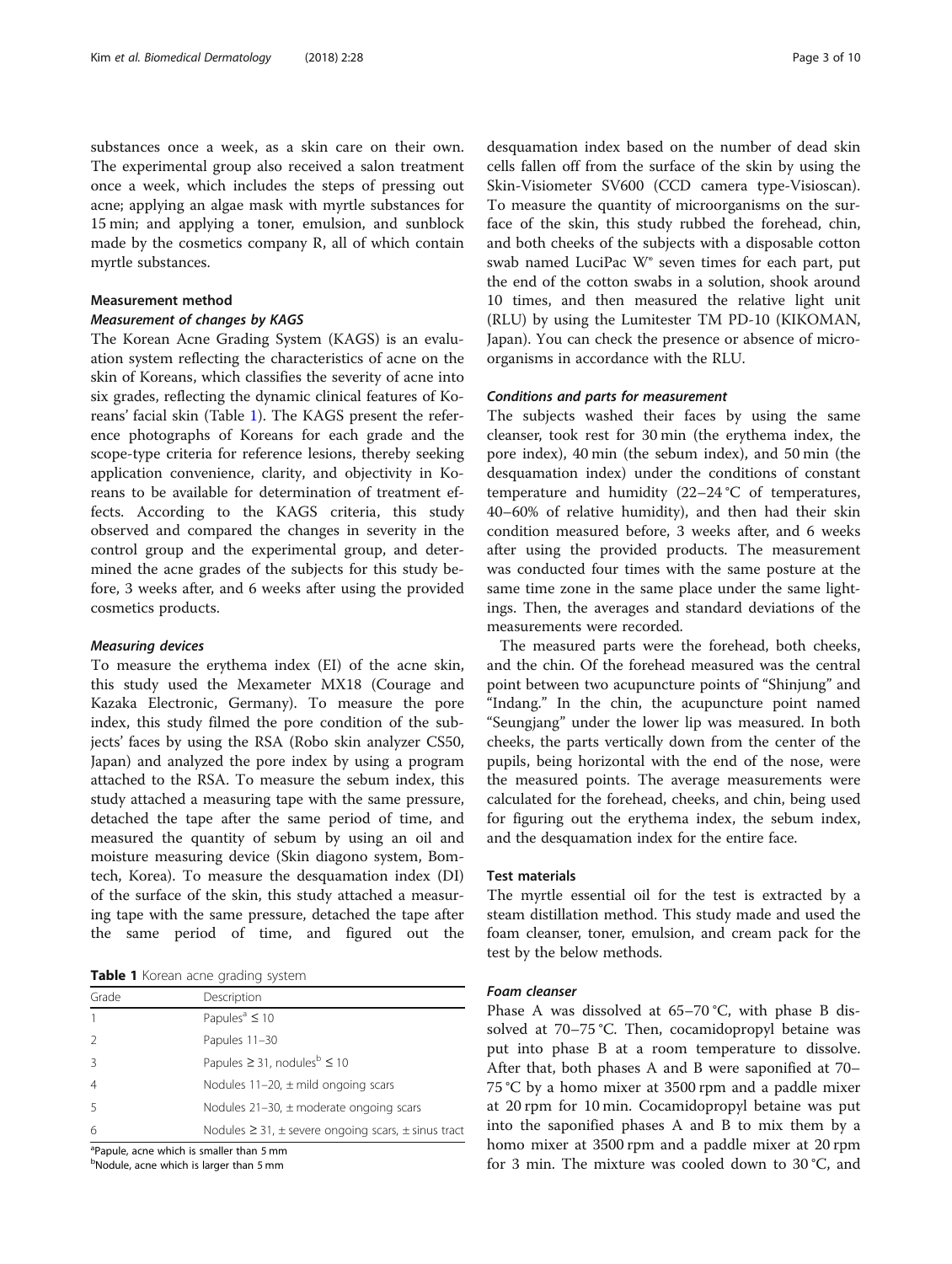Myrtus communis extract was finally added only to the cosmetics for the experimental group (Table 2).

#### Toner

Phase A was dissolved at 45–48 °C, with phase B dispersed for 30 min. They were agitated by a homo mixer at 2000 rpm and a paddle mixer at 25 rpm at 45–48 °C for 10 min. During the agitation process, phase C, which had been dissolved at 45–48 °C, was added. After that, Myrtus communis extract was added only to the cosmetics for the experimental group. Phase D was dispersed at a room temperature. Then, phases A, B, and C, which had been mixed with each other, were agitated by a homo mixer at 2500 rpm and a paddle mixer at 25 rpm at 45–48 °C for 5 min. Phase D was added to the mixture during the agitation process. After the agitation, the mixture was cooled down to 28 °C to be filtered and discharged (Table 3).

#### Emulsion

Phase A was dissolved at 75–78 °C, with phases B and C dispersed for 30 min. Then, phases B and C were put into phase A to be mixed with each other. After that,

Table 2 Formulations of cleansing form ingredients

| Ingredients                         | Compositions (wt%) |            |  |
|-------------------------------------|--------------------|------------|--|
|                                     | Control            | Myrtle     |  |
| Phase A                             |                    |            |  |
| Water                               | g.s to 100         | q.s to 100 |  |
| Glycerin                            | 6.00               | 6.00       |  |
| Propylene glycol                    | 5.00               | 5.00       |  |
| PFG-8                               | 2.00               | 2.00       |  |
| Methylparaben                       | 0.20               | 0.20       |  |
| Tetrasodium EDTA                    | 0.05               | 0.05       |  |
| Potassium hydroxide                 | 5.00               | 5.00       |  |
| Cocamidopropyl betaine              | 0.50               | 0.50       |  |
| Phase B                             |                    |            |  |
| Stearic acid                        | 5.00               | 5.00       |  |
| Myristic acid                       | 20.00              | 20.00      |  |
| Lauric acid                         | 5.00               | 5.00       |  |
| Beeswax                             | 1.00               | 1.00       |  |
| Glycol stearate                     | 2.00               | 2.00       |  |
| Propylparaben                       | 0.10               | 0.10       |  |
| Hydrogenated polydecene             | 1.00               | 1.00       |  |
| Glyceryl stearate, PEG-100 stearate | 2.50               | 2.50       |  |
| Cetearyl alcohol                    | 0.50               | 0.50       |  |
| PEG-40 hydrogenated castor oil      | 0.80               | 0.80       |  |
| Phase C                             |                    |            |  |
| Sodium methyl cocoyl taurate        | 2.00               | 2.00       |  |
| Myrtus communis extract             |                    | 0.50       |  |

| Table 3 Formulations of toner ingredients |  |
|-------------------------------------------|--|

| Ingredients                                  | Compositions (wt%) |            |  |
|----------------------------------------------|--------------------|------------|--|
|                                              | Control            | Myrtle     |  |
| Phase A                                      |                    |            |  |
| Water                                        | q.s to 100         | g.s to 100 |  |
| Trisodium EDTA                               | 0.03               | 0.03       |  |
| <b>Betaine</b>                               | 0.70               | 0.70       |  |
| Sodium hyaluronate                           | 3.50               | 3.50       |  |
| Glycerin                                     | 6.00               | 6.00       |  |
| Dipropylene glycol                           | 6.00               | 6.00       |  |
| Phase B                                      |                    |            |  |
| Water                                        | 12.00              | 12.00      |  |
| Acrylates/C10-30 alkyl acrylate crosspolymer | 0.12               | 0.12       |  |
| Phase C                                      |                    |            |  |
| SD alcohol 40-B                              | 1.00               | 1.00       |  |
| Ehylparaben                                  | 0.10               | 0.10       |  |
| Methylparaben                                | 0.20               | 0.20       |  |
| Triethylhexanoin                             | 1.50               | 1.50       |  |
| Pentaerythrityl-tetraethylhexanoate          | 2.00               | 2.00       |  |
| Myrtus communis extract                      |                    | 0.50       |  |
| Phase D                                      |                    |            |  |
| Water                                        | 1.00               | 1.00       |  |
| Triethanolamine                              | 0.20               | 0.20       |  |

phase D was dissolved at 75–78 °C, adding cyclopentasiloxane in the middle of the process to be mixed with each other. The mixed phases A, B, C, and D were agitated by a homo mixer at 3500 rpm and a paddle mixer at 25 rpm at 75–78 °C for 5 min. When the agitation is almost finished, water and trethanolamine were put into the mixture. Myrtus communis extract was put into the cosmetics for the experimental group, to be agitated by a homo mixer at 3500 rpm and a paddle mixer at 25 rpm at a room temperature for 2 min (Table [4](#page-4-0)).

#### Cream pack

Phase A was dissolved at 75–78 °C. Phases B and C, which are aqueous carbomer solution dispersed for 30 min, were put into phase A to be agitated by a homo mixer at 3500 rpm and a paddle mixer at 24 rpm at 75– 78 °C for 5 min. Phase D was dissolved at 75–78 °C, adding cyclopentasiloxane to that in the middle of the process. The mixed phases A, B, C, and D were agitated by a homo mixer at 3500 rpm and a paddle mixer at 25 rpm at 75–78 °C for 5 min. Water and triethanolamine were dispersed at a room temperature to be mixed with the agitated phases A, B, C, and D. The whole mixture was agitated by a homo mixer at 3500 rpm and a paddle mixer at 25 rpm at 40–45 °C for 2 min. Myrtus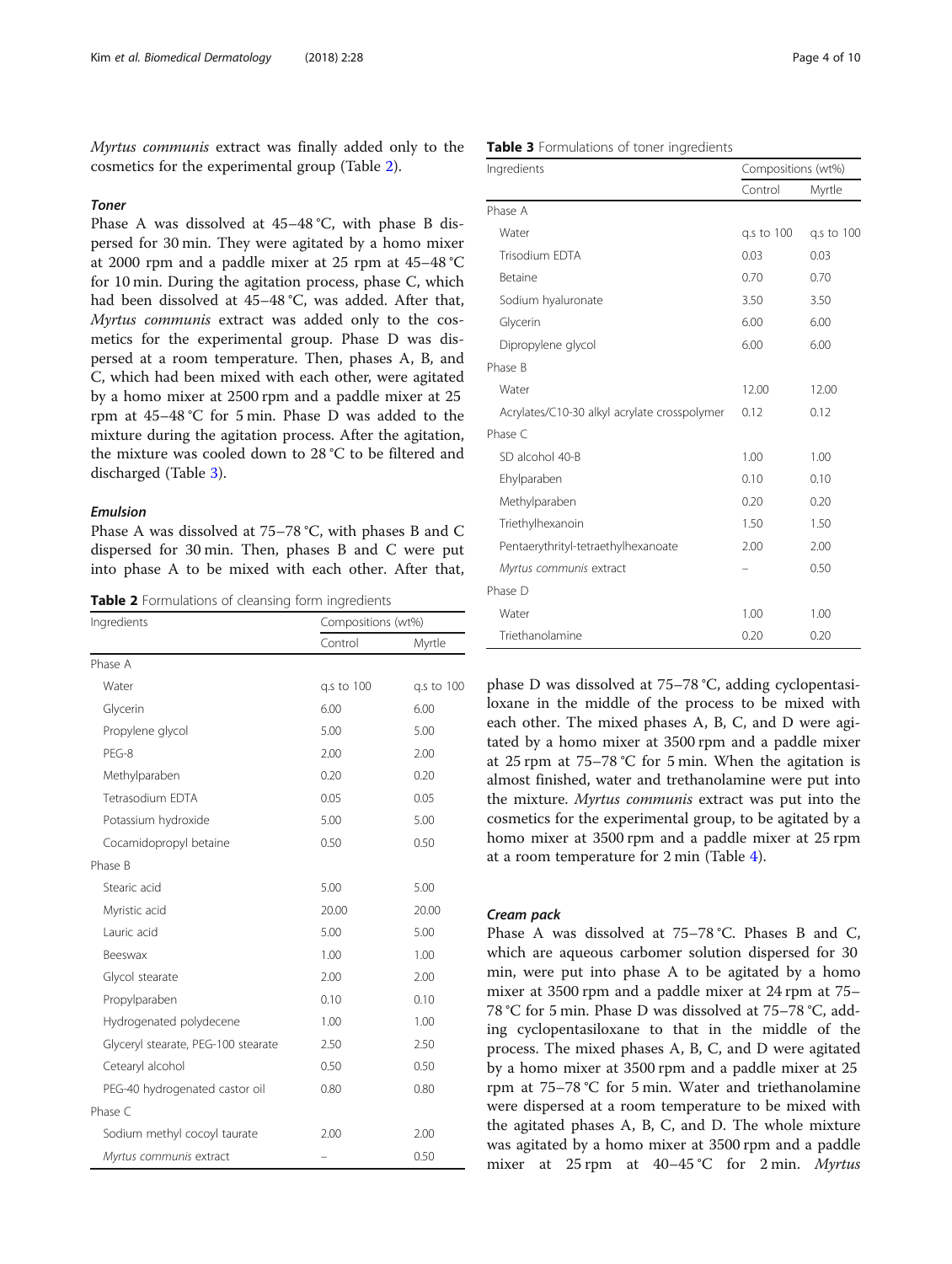<span id="page-4-0"></span>Table 4 Formulations of emulsion ingredients

| Ingredients                                                    | Compositions (wt%) |            |  |
|----------------------------------------------------------------|--------------------|------------|--|
|                                                                | Control            | Myrtle     |  |
| Phase A                                                        |                    |            |  |
| Water                                                          | q.s to 100         | q.s to 100 |  |
| Trisodium EDTA                                                 | 0.012              | 0.012      |  |
| Methylparaben                                                  | 0.20               | 0.20       |  |
| Betaine                                                        | 0.50               | 0.50       |  |
| Panthenol                                                      | 0.70               | 0.70       |  |
| Glycerin                                                       | 8.00               | 8.00       |  |
| Dipropylene glycol                                             | 10.00              | 10.00      |  |
| Phase B                                                        |                    |            |  |
| Water                                                          | 10.00              | 10.00      |  |
| Xanthan gum                                                    | 0.10               | 0.10       |  |
| Phase C                                                        |                    |            |  |
| Water                                                          | 10.00              | 10.00      |  |
| Carbomer                                                       | 0.10               | 0.10       |  |
| Phase D                                                        |                    |            |  |
| Cetearyl alcohol                                               | 1.50               | 1.50       |  |
| Glyceryl stearate                                              | 1.00               | 1.00       |  |
| Glyceryl stearate, PEG-100 stearate                            | 1.00               | 1.00       |  |
| Ehylparaben                                                    | 0.10               | 0.10       |  |
| Propylparaben                                                  | 0.10               | 0.10       |  |
| Macadamia ternifolia seed oil                                  | 2.00               | 2.00       |  |
| Phytosteryl/isostearyl/cetyl/stearyl/behenyl dimer dilinoleate | 0.10               | 0.10       |  |
| Hydrogenated polydecene                                        | 2.00               | 2.00       |  |
| Neopentyl glycol dicaprate                                     | 1.00               | 1.00       |  |
| Dimethicone                                                    | 0.30               | 0.30       |  |
| Cyclopentasiloxane                                             | 1.00               | 1.00       |  |
| Water                                                          | 1.00               | 1.00       |  |
| Triethanolamine                                                | 0.14               | 0.14       |  |
| Myrtus communis extract                                        | ÷                  | 0.50       |  |

communis extract was added only to the cosmetics for the experimental group (Table [5\)](#page-5-0).

#### Statistical analysis

This study analyzed the statistical data by using the SPSS 12.0, and the characteristics of the subjects were analyzed through a frequency analysis. To examine the differences in effects between the group treated with myrtle and the no-treatment group conducted were the t test and the one-way ANOVA.

#### Results

#### Homogeneity test

#### Acne grades of subjects

In terms of the acne grades, the experimental group consisted of five persons with grade 1 (50%), three

persons with grade 2 (30%), one person with grade 3 (10%), and one person with grade 4 (10%). The control group consisted of six persons with grade 1 (60%), two persons with grade 2 (20%), and two persons with grade 3 (20%). Since there was no statistically significant difference between the two groups, it can be said that this study secured the homogeneity between subjects in acne determination (Table [6\)](#page-5-0).

#### Skin condition of subjects

To evaluate the skin condition of the subjects, this study measured the erythema index, the number of outstanding pores, the number of large pores, blackheads, the sebum index, the desquamation index, and the microorganism index, but no statistically significant difference was found. Accordingly, it was learned that this study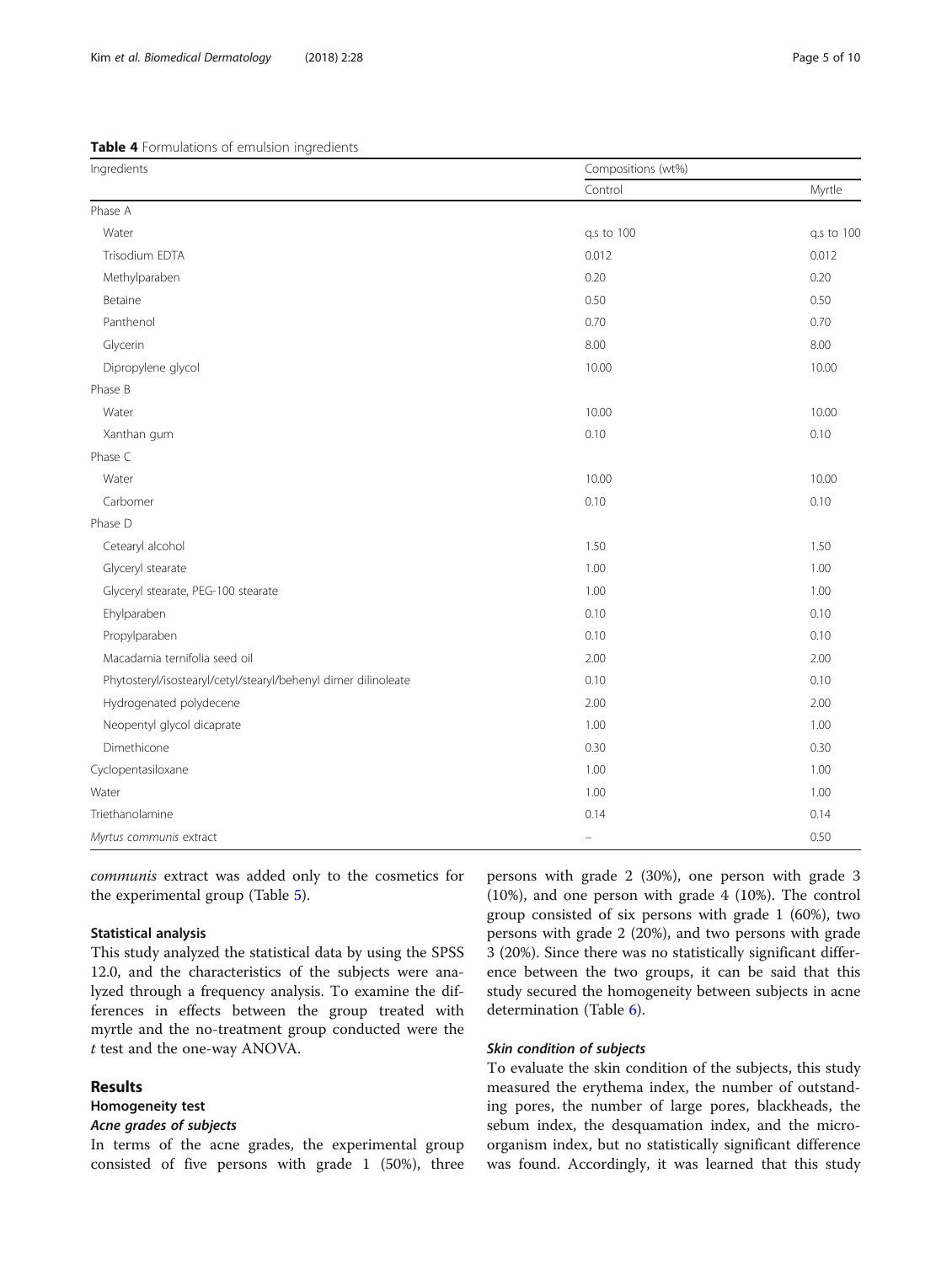<span id="page-5-0"></span>Table 5 Formulations of cream pack ingredient

| Ingredient                              | Composition (wt%) |            |
|-----------------------------------------|-------------------|------------|
|                                         | Control           | Myrtle     |
| Phase A                                 |                   |            |
| Water                                   | q.s to 100        | q.s to 100 |
| Trisodium EDTA                          | 0.10              | 0.10       |
| Methylparaben                           | 0.20              | 0.20       |
| 1,2-Hexanediol                          | 1.00              | 1.00       |
| Glycerin                                | 8.00              | 8.00       |
| Phase B                                 |                   |            |
| Water                                   | 10.00             | 10.00      |
| Carbomer                                | 0.15              | 0.15       |
| Phase C                                 |                   |            |
| Butylene glycol                         | 8.00              | 8.00       |
| Sodium polyacrylate                     | 0.25              | 0.25       |
| Water                                   | 20.00             | 20.00      |
| Phase D                                 |                   |            |
| C14-22 alcohols, C12-20 alkyl glucoside | 1.00              | 1.00       |
| Glyceryl stearate SE                    | 1.00              | 1.00       |
| Cetearyl alcohol                        | 1.00              | 1.00       |
| Glyceryl stearate, PEG-100 stearate     | 1.00              | 1.00       |
| Butyrospermum parkii (shea butter)      | 1.00              | 1.00       |
| Triethylhexanoin                        | 2.00              | 2.00       |
| Hydrogenated polydecene                 | 5.00              | 5.00       |
| Caprylic/capric triglyceride            | 5.00              | 5.00       |
| Propylparaben                           | 0.05              | 0.05       |
| Ehylparaben                             | 0.10              | 0.10       |
| Sorbitan stearate                       | 0.50              | 0.50       |
| PEG-40 stearate                         | 0.50              | 0.50       |
| Dimethicone                             | 0.40              | 0.40       |
| Cyclopentasiloxane                      | 1.00              | 1.00       |
| Water                                   | 1.00              | 1.00       |
| Triethanolamine                         | 1.00              | 1.00       |
| Myrtus communis extract                 |                   | 0.5        |

| KAGS<br>(grade) | Myrtle group<br>$N(\% )$ | Control group<br>$N(\% )$ |       |       |
|-----------------|--------------------------|---------------------------|-------|-------|
|                 | 5(50)                    | 6(60)                     | 0.130 | 0.722 |
| 2               | 3(30)                    | 2(20)                     |       |       |
| 3               | 1(10)                    | 2(20)                     |       |       |
| 4               | 1(10)                    | O(0)                      |       |       |

Table 7 Test of homogeneity for skin condition index

|                  | Myrtle group<br>$M(\pm SD)$ | Control group<br>$M(\pm SD)$ | t     | р     |
|------------------|-----------------------------|------------------------------|-------|-------|
| Erythema         | $392.50(\pm 62.54)$         | $378.30(\pm 47.86)$          | 0.479 | 0.498 |
| Outstanding pore | 1271.94(±677.33)            | 1127.65(±905.94)             | 0.082 | 0.778 |
| Large pore       | $38.80(\pm 46.38)$          | $30.86(\pm 53.98)$           | 0.041 | 0.842 |
| Blackhead        | $649.16(\pm 468.21)$        | $569.50(\pm 630.08)$         | 0.049 | 0.827 |
| Sebum            | $7.57(\pm 2.73)$            | $8.66(\pm 5.44)$             | 2.503 | 0.131 |
| Desquamation     | $245.22(\pm 95.22)$         | 232.49(±101.45)              | 0.124 | 0.729 |
| Microorganism    | 8343.90(± 3486.55)          | 7883.30(± 2192.81)           | 1.374 | 0.256 |

secured the homogeneity in skin condition between the subjects (Table 7).

### Effects for treating acne skin Findings based on KAGS

In terms of changes in the acne grades due to the treatment using myrtle or no such treatment, the average acne grade in the experimental group significantly decreased from grade 1.8 before the treatment to grade 0.9  $(t = 5.014, p = 0.001)$ . In the control group, the average acne grade decreased a little from grade 1.6 to grade 1.5. However, the changes were not statistically significant  $(t)$ = 0.557,  $p = 0.591$ ). In terms of changes in the acne grades based on the KAGS in each group, the experimental group treated with myrtle, which had consisted of seven persons with grade 1, three persons with grade 2, one person with grade 3, and one person with grade 4 before the tests, was found 6 weeks after the tests to consist of three persons with grade 0, seven persons with grade 1, 0 persons with grade 2, and one person with grade 3, showing a statistically significant decrease in acne grades of 80% of the subjects ( $p < 0.01$ ). The control group with no treatment using myrtle, which had consisted of six persons with grade 1, two persons with grade 2, and two persons with grade 3, was found 6 weeks after the tests to consist of six persons with grade 1, three persons with grade 2, and one person with grade 3, showing no particular difference from before the tests. As a result of test of the changes in acne grades between the two groups, it is found there is a statistically significant difference between the two groups with  $t = 3.151$  and  $p = 0.006$  (Table [8\)](#page-6-0).

#### Changes in pore index

For an analysis of the pore index, the pores on the facial skin of the subjects were divided into outstanding pores, large pores, and blackheads. The outstanding pore index decreased by 364.4 in the experimental group, but increased by 19.2 in the control group. As a result of the test of the changes in the outstanding pores, it is found there is a statistically significant difference between the two groups with  $t = 4.572$  and  $p < 0.001$ . The large pore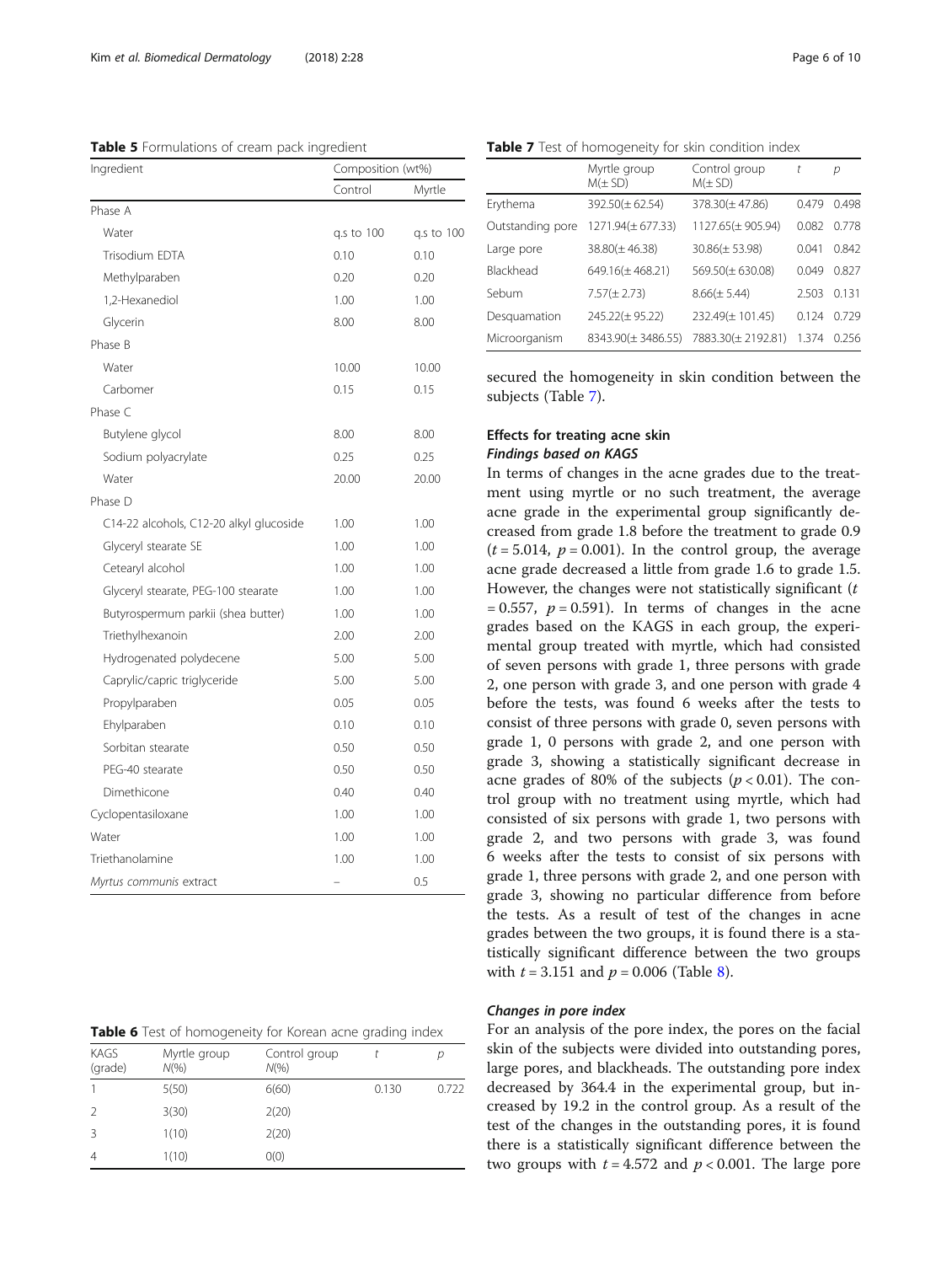| KAGS           | Myrtle        |       |                  | Control       |       |               |       | р          |
|----------------|---------------|-------|------------------|---------------|-------|---------------|-------|------------|
|                | Week          |       |                  | Week          |       |               |       |            |
|                | 0             | 3     | 6                | 0             | 3     | 6             |       |            |
| $\mathbf 0$    | O(0)          | 1(10) | 3(30)            | O(0)          | O(0)  | O(0)          | 3.151 | $0.006***$ |
|                | 5(50)         | 7(10) | 7(30)            | 6(60)         | 5(50) | 6(60)         |       |            |
| $\overline{2}$ | 3(30)         | 1(70) | O(0)             | 2(20)         | 4(40) | 3(30)         |       |            |
| 3              | 1(10)         | 1(10) | 1(10)            | 2(20)         | 1(10) | 1(10)         |       |            |
| $\overline{4}$ | 1(10)         | O(10) | O(0)             | O(0)          | O(0)  | O(0)          |       |            |
| $M \pm SD$     | $1.8 \pm 1.0$ |       | $0.9 \pm 0.9$ ** | $1.6 \pm 0.8$ |       | $1.5 \pm 0.7$ |       |            |

<span id="page-6-0"></span>Table 8 The comparison in the group KAGS N(%)

 $p < 0.01$  is present as \*\*

index decreased by 4.3 in the experimental group, but increased by 1.1 in the control group. As a result of test of the changes in the large pores, it is found there is a statistically significant difference between the two groups with  $t = 3.16$  and  $p = 0.005$ . The blackhead index decreased by 362.0 in the experimental group, but increased by 49.6 in the control group. As a result of test of the changes in the blackhead, it is found there is a statistically significant difference between the two groups with  $t = 5.130$  and  $p < 0.001$  (Table 9).

#### Changes in erythema index

The erythema index decreased by 27.5 in the experimental group, but increased by 7.8 in the control group. However, as a result of test of the changes, it is found there is no statistically significant difference between the two groups with  $t = 1.833$  and  $p = 0.083$  (Table [10](#page-7-0)).

#### Changes in sebum index on surface of skin

The sebum index decreased by 2.4 in the experimental group, but increased by 0.6 in the control group. As a result of test of the changes, it is found there is a statistically significant difference between the two groups with  $t = 2.313$  and  $p = 0.033$  (Table [11\)](#page-7-0).

#### Changes in desquamation index on surface of skin

The desquamation index decreased by 98.9 in the experimental group, but increased by 35.6 in the control group. As a result of test of the changes, it is found there is a statistically significant difference between the two groups with  $t = 4.34$  and  $p < 0.001$  (Table [12\)](#page-7-0). There occurred something noteworthy in the desquamation index in week 3. In view of the statistics in week 3 of the experimental group, it is found there is almost no change in the average and the standard deviation compared to those figures in week 0, but there is a great difference in the desquamation index between subjects in the experimental group. The subjects in the experimental group were divided into two groups: one with an increased desquamation index in week 3, which is an early stage of the test, and a remarkably decreased desquamation index in week 6; and the other with a decreased desquamation index both in week 3 and week 6. However, the division in week 3 disappeared in week 6, with all

| Table 9 The comparison in weekly average of outstanding pores, large pores, and blackheads |  |  |  |  |
|--------------------------------------------------------------------------------------------|--|--|--|--|
|--------------------------------------------------------------------------------------------|--|--|--|--|

|                   |             | Myrtle<br>$M(\pm SD)$ | Control<br>$M(\pm SD)$ |       | р          |
|-------------------|-------------|-----------------------|------------------------|-------|------------|
| Outstanding pores | 0 week      | $1271.9(\pm 677.3)$   | $1127.7(\pm 905.9)$    | 4.572 | $0.000**$  |
|                   | 3 week      | $1080.8(\pm 586.7)$   | $1132.5(\pm 799.9)$    |       |            |
|                   | 6 week      | $907.5(\pm 484.6)$    | $1146.9(\pm 853.8)$    |       |            |
|                   | $0 - 6$ gap | $-364.4(\pm 232.2)$   | $+19.2(\pm 128.4)$     |       |            |
| Large pores       | 0 week      | $38.8(\pm 46.4)$      | $30.9(\pm 54)$         | 3.160 | $0.005***$ |
|                   | 3 week      | $35.1(\pm 44.5)$      | $31.2(\pm 53.5)$       |       |            |
|                   | 6 week      | $34.5(\pm 43.4)$      | $31.9(\pm 54)$         |       |            |
|                   | $0-6$ gap   | $-4.3(\pm 4.9)$       | $+1.1(\pm 2.3)$        |       |            |
| <b>Blackheads</b> | 0 week      | $649.2(\pm 468.2)$    | $569.5(\pm 630.1)$     | 5.130 | $0.000**$  |
|                   | 3 week      | $508.5(\pm 342.4)$    | $629.1(\pm 662.9)$     |       |            |
|                   | 6 week      | $287.2(\pm 229.8)$    | $619.1(\pm 647.1)$     |       |            |
|                   | $0-6$ gap   | $-362.0(\pm 244.6)$   | $+49.6(\pm 67.6)$      |       |            |

 $p < 0.01$  is present as \*\*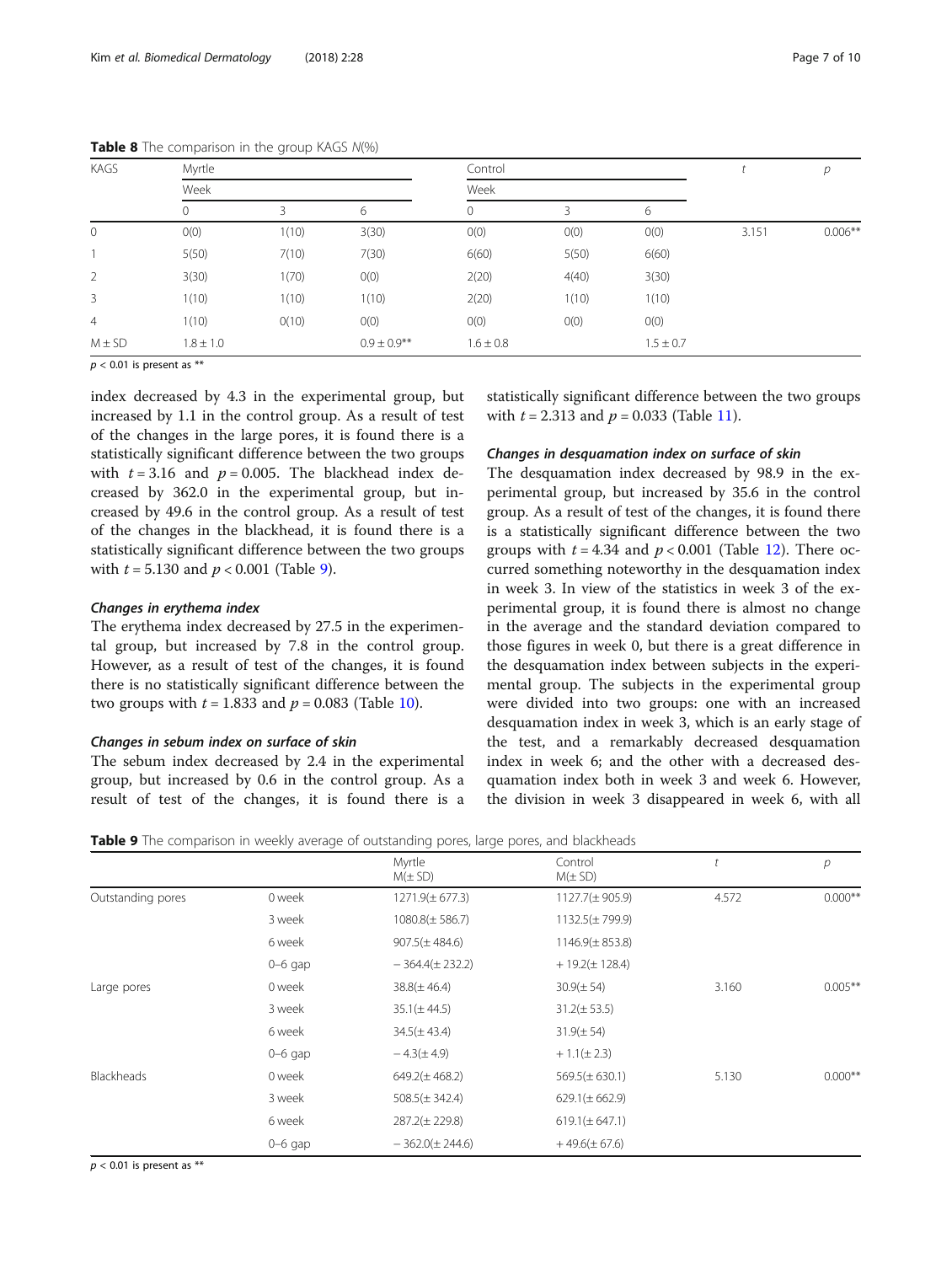<span id="page-7-0"></span>Table 10 The comparison in group of erythema

|                | Myrtle<br>$M(\pm SD)$ | Control<br>$M(\pm SD)$ |       | n     |
|----------------|-----------------------|------------------------|-------|-------|
| Week 0         | $392.5(\pm 62.5)$     | $378.3(\pm 47.9)$      | 1.833 | 0.083 |
| Week 3         | $379.5(\pm 57.9)$     | $387.5(\pm 68.3)$      |       |       |
| Week 6         | $365(\pm 48.4)$       | $386(\pm 68.2)$        |       |       |
| Gap (week 0-6) | $-27.5(\pm 34.3)$     | $+7.8(\pm 50.2)$       |       |       |

Table 12 The comparison in group of desquamation

|                | Myrtle<br>$M(\pm SD)$ | Control<br>$M(\pm SD)$ |       | D         |
|----------------|-----------------------|------------------------|-------|-----------|
| Week 0         | $245.2(\pm 95.2)$     | $232.5(\pm 101.5)$     | 4.340 | $0.000**$ |
| Week 3         | $241.9(\pm 97.8)$     | $252.4(\pm 97.5)$      |       |           |
| Week 6         | $146.3(\pm 75.4)$     | $268.1(\pm 96.1)$      |       |           |
| Gap (week 0-6) | $-98.9(\pm 91.3)$     | $+35.6(\pm 35.5)$      |       |           |
|                |                       |                        |       |           |

subjects in the experimental group having decreased dead skin cells in week 6.

### Changes in microorganism index on surface of skin

The microorganism index decreased by 3334.5 in the experimental group and decreased by 335.2 in the control group. As a result of the test of the changes in the microorganism index, it is found there is a statistically significant difference between the two groups with  $t =$ 2.897 and  $p = 0.009$  (Table 13).

#### **Discussion**

This study applied myrtle essential oil, which has no irritation, no toxicity, and no sensitivity among natural materials (Lawless [1995](#page-9-0)), to acne skin to see the effects. As a result of the tests, all of the acne grades, the erythema index, the pore index, the desquamation index, and the microorganism index showed an improvement, with a statistically significant result. An improved acne grade, according to the KAGS criteria, refers to a reduced number of inflammatory acne. In the process of this study's tests, there are two major factors to affect changes in acne grades: the act of pressing out acne; and the application of myrtle substances. However, the act of pressing out acne was equally done to the control group, leading to no great change in the acne grades. Therefore, it can be learned that the myrtle substances have had a direct impact on improving the acne grades, while the act of pressing out acne with no effective substances applied has been found to bring no great improvement.

It can be seen that, by analyzing an improvement of the acne grades based on the mechanism of generation of acne, an improved acne grade results from a combination of removal of dead skin cells and sebum,

Table 11 The comparison in group of sebum

|                | Myrtle<br>$M(\pm SD)$ | Control<br>$M(\pm SD)$ |       | р        |
|----------------|-----------------------|------------------------|-------|----------|
| Week 0         | $7.6(\pm 2.7)$        | $8.7(\pm 5.4)$         | 2.313 | $0.033*$ |
| Week 3         | $6.7(\pm 2.4)$        | $9.5(\pm 5.4)$         |       |          |
| Week 6         | $5.2(\pm 2.7)$        | $9.2(\pm 4.3)$         |       |          |
| Gap (week 0-6) | $-2.4(\pm 2.7)$       | $+0.6(\pm 2.9)$        |       |          |

 $p < 0.05$  is present as \*

Table 13 The comparison in group of skin microorganism

|        | Myrtle<br>$M(\pm SD)$                                   | Control<br>$M(\pm SD)$ |       | D         |
|--------|---------------------------------------------------------|------------------------|-------|-----------|
| Week 0 | $8343.9(\pm 3486.6)$                                    | 7883.3(± 2192.8)       | 2.897 | $0.009**$ |
| Week 3 | $6436.2(\pm 2710.4)$                                    | 7555.7(± 2252.9)       |       |           |
| Week 6 | $5009.4(\pm 1863.3)$                                    | 7548.1(± 2426)         |       |           |
|        | Gap (week 0-6) $-3334.5(\pm 2784.6) -335.2(\pm 1722.8)$ |                        |       |           |

 $p < 0.01$  is present as \*\*

|    |        | Myrtle<br>$M(\pm SD)$ | Control<br>$M(\pm SD)$                                                                                                                |       |       |
|----|--------|-----------------------|---------------------------------------------------------------------------------------------------------------------------------------|-------|-------|
| 83 | Week 0 | $245.2(\pm 95.2)$     | $232.5(\pm 101.5)$                                                                                                                    | 4.340 | 0.000 |
|    | Week 3 | $241.9(\pm 97.8)$     | $252.4(\pm 97.5)$                                                                                                                     |       |       |
|    | Week 6 | $146.3(\pm 75.4)$     | $268.1(\pm 96.1)$                                                                                                                     |       |       |
|    |        | 0.0011.013            | $\overline{a}$ , $\overline{a}$ , $\overline{a}$ , $\overline{a}$ , $\overline{a}$ , $\overline{a}$ , $\overline{a}$ , $\overline{a}$ |       |       |

 $p < 0.01$  is present as \*\*

antibacterial activity, anti-inflammatory activity, and soothing activity (Del Rosso et al. [2016](#page-9-0)). An improved microorganism index can be viewed as a result from anti-bacterial activity by oxide-based 1,8-cineole and mono terpene-based α-pinene, and limonene. It has been reported that 1,8-cineole has anti-inflammatory and antibacterial effects by suppressing the pathway of leukotriene B4 and prostaglandin E2 in blood mononuclear cells (Bowles [2000\)](#page-9-0). Merghni et al. have cited that there had been a study reporting that 1,8-cineole has a considerable level of anti-microorganism activity to gram-positive species and gram-negative ones (Merghni et al. [2018\)](#page-9-0). This study also confirmed the antibacterial effects of 1,8-cineole, which is a component of myrtle. In addition, α-pinene and limonene interact with the receptor system in energy metabolism in living bodies to suppress oxygen intake and ATP synthesis, also inhibiting enzymatic actions (Hale et al. [2015\)](#page-9-0). Accordingly, an improved microorganism index may be regarded as a result from antibacterial effects of 1,8-cineole, α-pinene, and limonene. This study also found out that an improved sebum index results from a lipophagy activity of 1,8-cineole, α-pinene, and limonene (Battaglia [1997](#page-9-0)). A lipophagy dissolves intercellular lipid in dead skin cells, inducing the dead skin cells to fall off. Especially, 1,8-cineole, an oxide substance, can present a synergy effect in removing dead skin cells by dissolving keratin protein (Merghni et al. [2018](#page-9-0); Battaglia [1997](#page-9-0)). With regard to the desquamation index changes, there occurred something noteworthy in week 3. In view of the statistics of the experimental group in week 3, there shows almost no change in the average and the standard deviation from those in week 0. However, there showed great differences in the desquamation index between the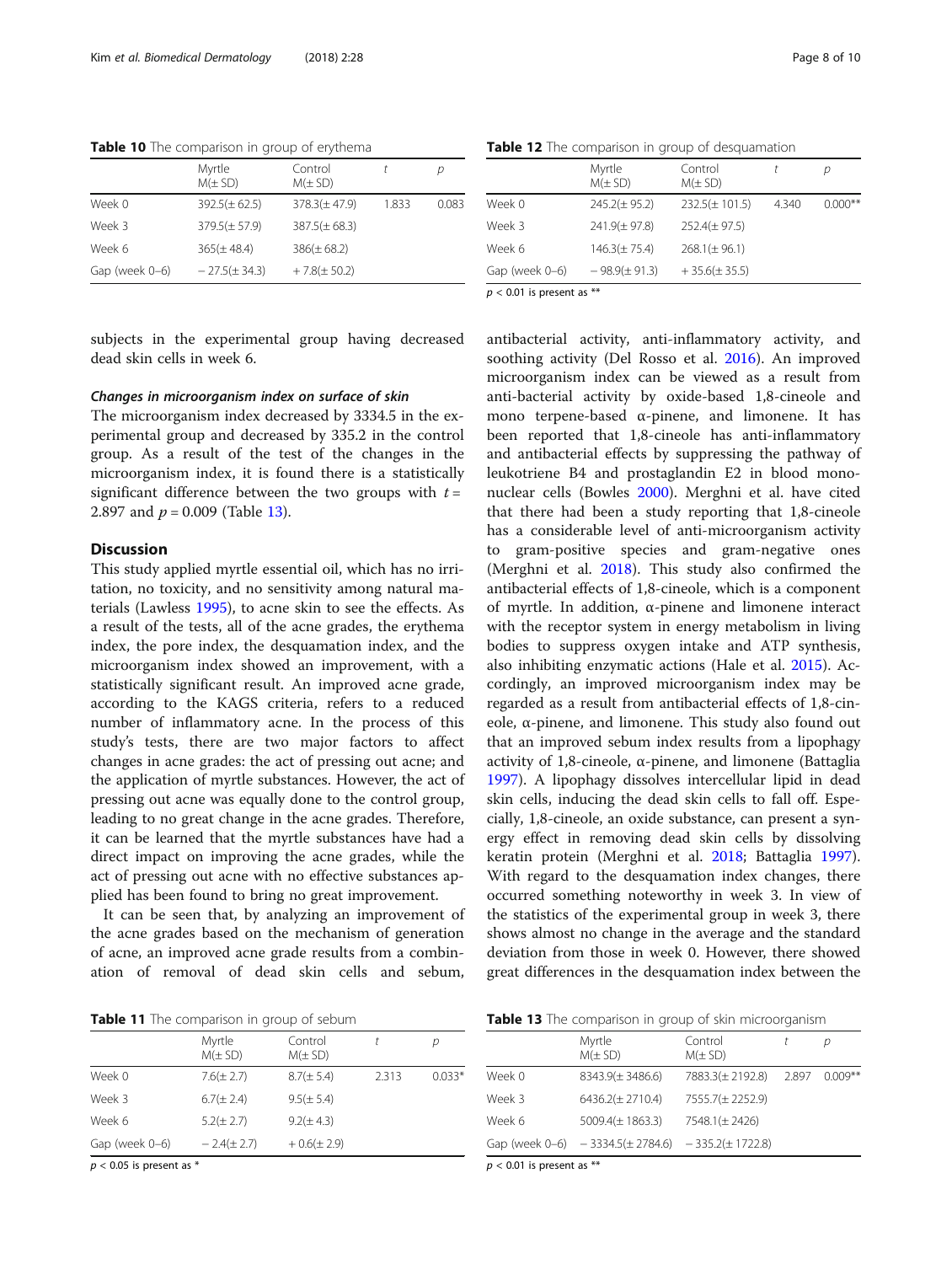subjects in the experimental group. The subjects in the group were divided into two groups: one with an increased desquamation index in week 3, which is an early stage of the tests, and a remarkably decreased desquamation index in week 6; and the other with a decreased desquamation index both in week 3 and week 6. However, the division in week 3 disappeared in week 6, and all subjects in the experimental group experienced a decrease in dead skin cells. This is considered to show that there is a difference in the desquamation index in the early stage of the tests since the desquamation cycles and the condition of dead skin cells vary from person to person (Kim and Choi [2018\)](#page-9-0). By a morphological observation of the skin when the dead skin cells are removed, edema occurs in the basal layer and the upper layer of the thick skin because of an increase in cell activity including an appearance of vimentin thin filament in fibroblast in the thick skin or vascular endothelial cells (Sandoval et al. [2014](#page-9-0)). An increased edema and activity in the basal layer and the thick skin may be considered a change in reproduction of the skin according to a healing process for a cut. Accordingly, an increased skin elasticity and tightened pores, which occur after dead skin cells are removed, may be regarded as a result from an increase in activity in the basal layer and the upper layer of the thick skin. The results of the tests of this study also confirmed an improved pore index due to a better desquamation index. In addition, it can be learned that the skin has not been made more sensitive by removing dead skin cells from the results of the erythema index. In view of the results of the erythema index, it can be reconfirmed that myrtle not only has effects for removal of dead skin cells and sebum and convergence but also is a safe substance with skin-soothing effects without making the skin more sensitive. It can be learned that, since myrtle simultaneously contains ester-based myrtenyl acetate, which soothes the skin and recovers the balance in the skin, oxide-based 1,8-cineole with effects for desquamation, convergence, and antibacterial and anti-inflammatory activity, and mono terpene-based α-pinene and limonene, it presents excellent effects for improving acne skin by synergy effects between activity substances and soothing substances, also serving as a safe substance with low irritation.

#### Conclusions

This study applied myrtle essential oil, which contains ester, oxide, and mono terpene, to acne skin to see changes in the skin. This study made foam cleanser, toner, emulsion, and cream pack with myrtle essential oil added to apply them to the facial skin of the subjects. To precisely check the effects of the myrtle substances, there was only a single difference of the addition or no addition of myrtle between the experimental group and the control group, leaving all other conditions equal.

First, the average acne grade significantly decreased from grade 1.8 to grade 0.9 in the experimental group; but, it showed only a statistically insignificant decrease in the control group from grade 1.6 to grade 1.5.

Second, as a result of analysis of pore index, the outstanding pore index decreased by 364.4 in the experimental group, but increased by 19.2 in the control group; the large pore index decreased by 4.3 in the experimental group, but increased by 1.1 in the control group; and, the blackhead index decreased by 362.0 in the experimental group, but increased by 49.6 in the control group. In summary, all of the three pore indices showed a statistically significant decrease in the experimental group.

Third, the erythema index decreased by 27.5 in the experimental group, but increased by 7.8 in the control group. However, the changes in the erythema index did not show a statistically significant difference between the two groups.

Fourth, the sebum index decreased by 2.4 in the experimental group, but increased by 0.6 in the control group. In addition, the changes in the sebum index showed a statistically significant difference between the two groups.

Fifth, the desquamation index decreased by 98.9 in the experimental group, but increased by 35.6 in the control group. The changes in the desquamation index showed a statistically significant difference between the two groups.

Sixth, the microorganism index decreased by 3334.5 in the experimental group, but decreased by 335.2 in the control group. The changes in the microorganism index showed a statistically significant difference between the two groups.

This study has clinically proved that myrtle essential oil has effects for convergence, reduction of erythema, removal of sebum and dead skin cells, and antibacterial activity in the skin of Korean women. Especially, it is confirmed that myrtle essential oil is a safe effective substance for treating acne with skin-soothing effects from the results of reduced erythema.

#### Abbreviations

DI: Desquamation index; EI: Erythema index; KAGS: Korean acne grading system

#### Acknowledgements

The authors thank all the study subjects who participated in this work.

## Funding

Not applicable.

#### Availability of data and materials

Not applicable.